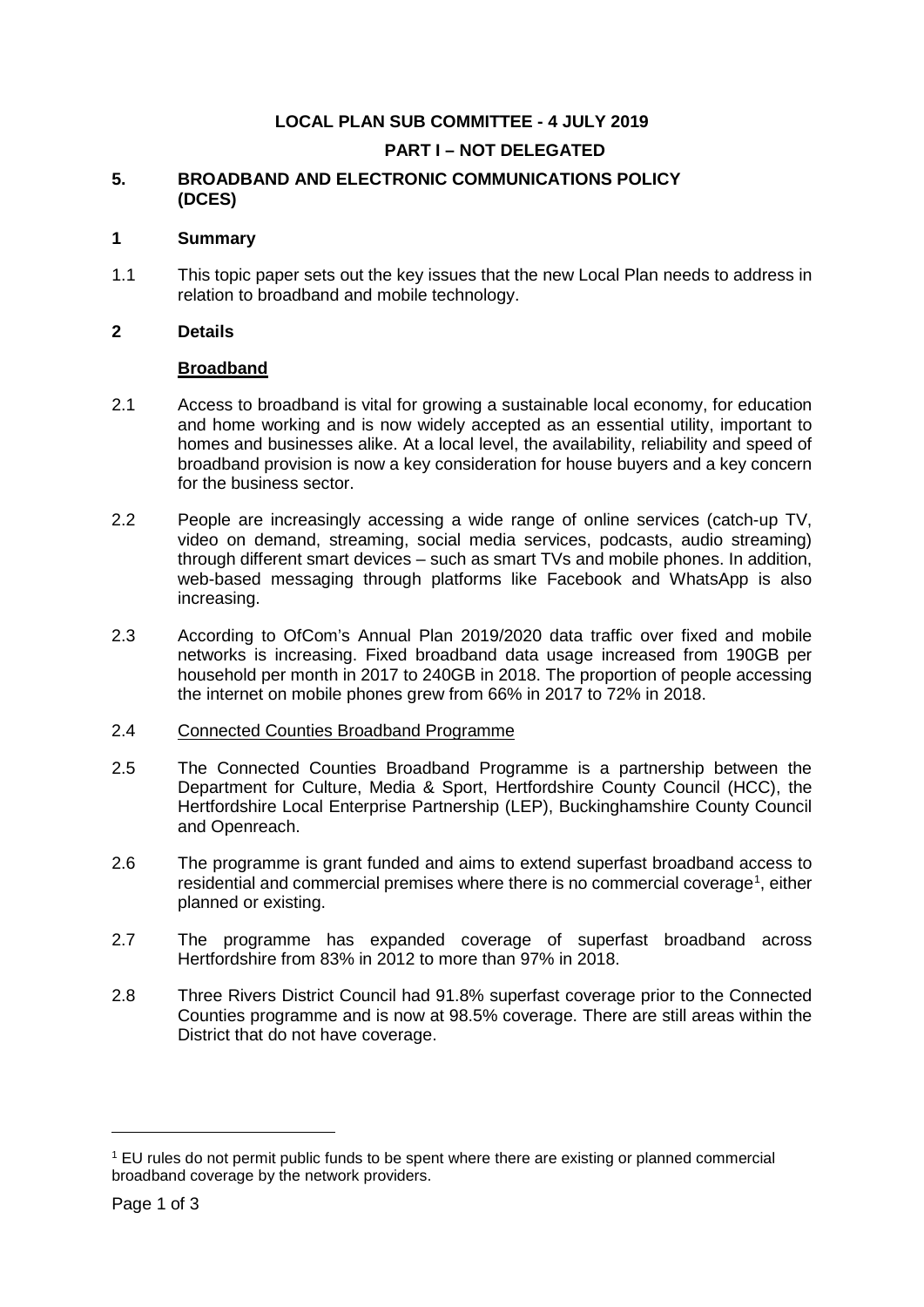- 2.9 The Connected Counties Programme is essentially a retrofit programme providing existing premises with the ability to connect to superfast broadband.
- 2.10 In order to ensure that future residents and businesses within Three Rivers are able to access superfast broadband and mobile technology the new Local Plan will need to contain a policy which support the expansion of electronic communications network (including 5G) and full fibre connections for all new development.

#### Electronic Communications

- 2.11 Electronic communications includes items such as antennae for mobile phone signals, masts, cabinets, cables, ducts, telegraph poles, satellite dishes etc.
- 2.12 Most forms of development by or on behalf of an electronic communications operator for the purpose of the operator's electronic communications network are 'permitted development' and only subject to 'prior approval'. [2](#page-1-0) The prior approval procedure means that the principle of development is not an issue. The local planning authority can only consider the siting and appearance of the proposal.

## **3 National Planning Policy Framework**

- 3.1 Section 10 of the National Planning Policy Framework (NPPF) (see Appendix 1) sets out the Governments policy on high speed broadband and electronic communications.
- 3.2 The NPPF makes it clear that planning policies should support the expansion of electronic communications networks and full fibre broadband connections.

## **4 Policy Recommendations**

- 4.1 It will be important for all new residential, employment and commercial developments to provide the means to enable connection to be made to fibre optic broadband infrastructure as the main technology for delivering superfast connections. This should be designed and installed as an integral part of development to avoid the visual impact and future disturbance caused by retrofitting. It is recognised that the availability of broadband infrastructure will vary across the District.
- 4.2 The expectation is that where such infrastructure is not readily available nearby, provision is made for ducting and cabinets to enable easy connection at a later date.
- 4.3 In 2017 the Government defined superfast broadband as being at least 24Mbps therefore this is the minimum level of service that is considered acceptable.
- 4.4 The aim of the draft policy is also to ensure that electronic communication apparatus is kept to a minimum through encouraging the sharing of equipment where this is technically possible. The impact of electronic communications can be minimised through careful design, colouring and landscaping to minimise visual intrusion which can help protect the character and appearance of an area.
- 4.5 The proposed Draft Broadband and Electronic Communications Policy is in Appendix 2 to this report.

-

<span id="page-1-0"></span><sup>2</sup> Schedule 2, part 16 of The Town & Country Planning (General Permitted Development) (England) order 2015 (As amended)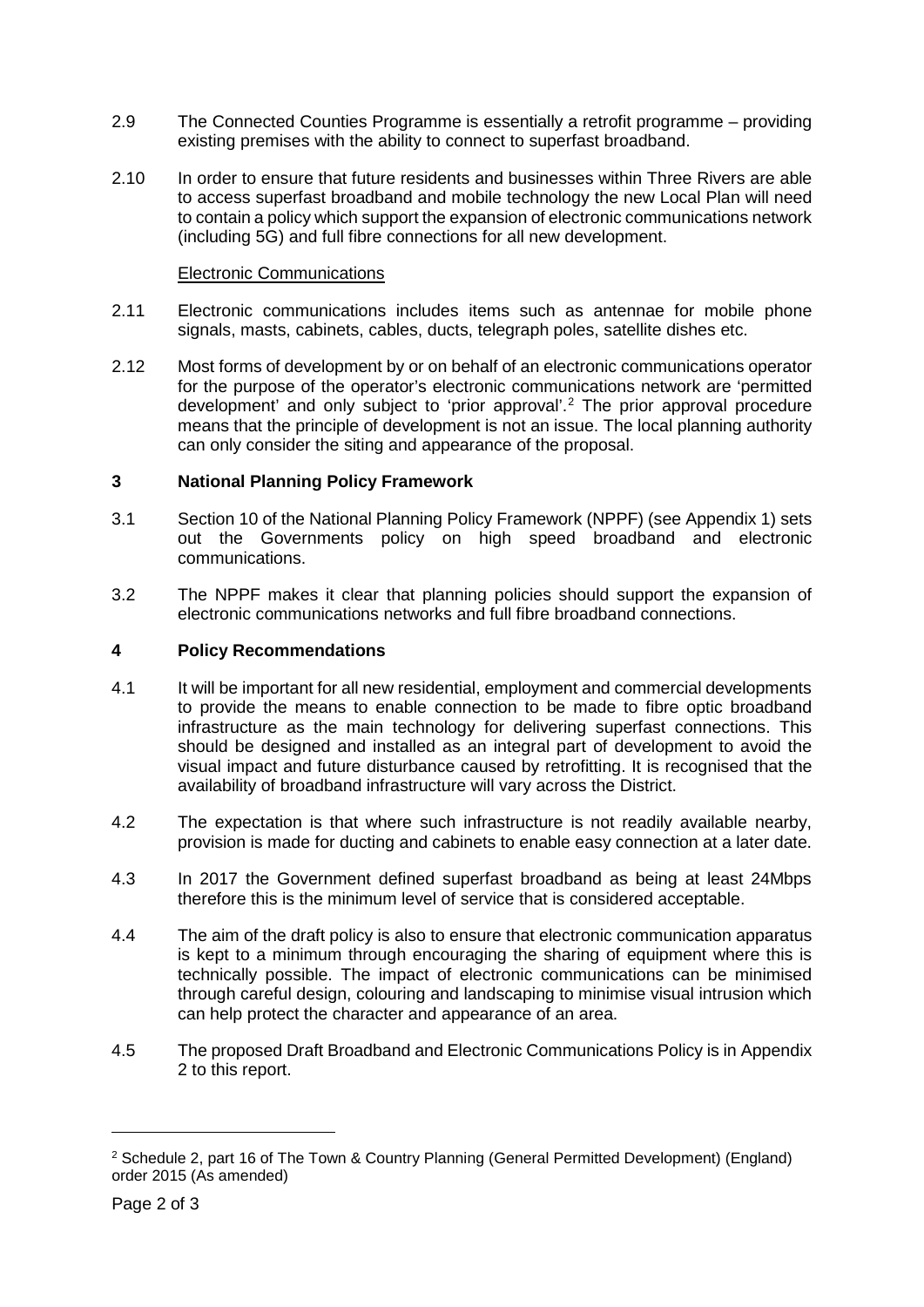## **5 Options and Reasons for Recommendations**

5.1 The Council has a legal requirement to produce a Local Plan.

#### **6 Policy/Budget Reference and Implications**

- 6.1 The recommendations in this report are within the Council's agreed policy and budgets.
- **7 Financial, Legal, Equal Opportunities, Staffing, Environmental, Community Safety, Public Health, Customer Services Centre, Communications & Website, Risk Management and Health & Safety Implications**
- 7.1 None specific.

#### **8 Recommendation**

8.1 That the Local Plan Sub Committee note the contents of this report and recommend to the Policy and Resources Committee the Draft Broadband and Electronic Communications Policy as set out in Appendix 2.

Report prepared by: Claire May, MSc, MRTPI

#### **Background Papers**

 OfCom's Annual Plan: Our programme of work for 2019/20 https://www.ofcom.org.uk/ data/assets/pdf file/0020/141914/statement[ofcom-annual-plan-2019-20.pdf](https://www.ofcom.org.uk/__data/assets/pdf_file/0020/141914/statement-ofcom-annual-plan-2019-20.pdf)

 Connected Counties Broadband Programme [http://www.connectedcounties.org/news/article/13/connected](http://www.connectedcounties.org/news/article/13/connected-counties-newsletter-19)[counties-newsletter-19](http://www.connectedcounties.org/news/article/13/connected-counties-newsletter-19)

National Planning Policy Framework (2019)

## **APPENDICES**

APPENDIX 1 Section 10 of the National Planning Policy Framework

APPENDIX 2 Draft Broadband and Electronic Communications Policy.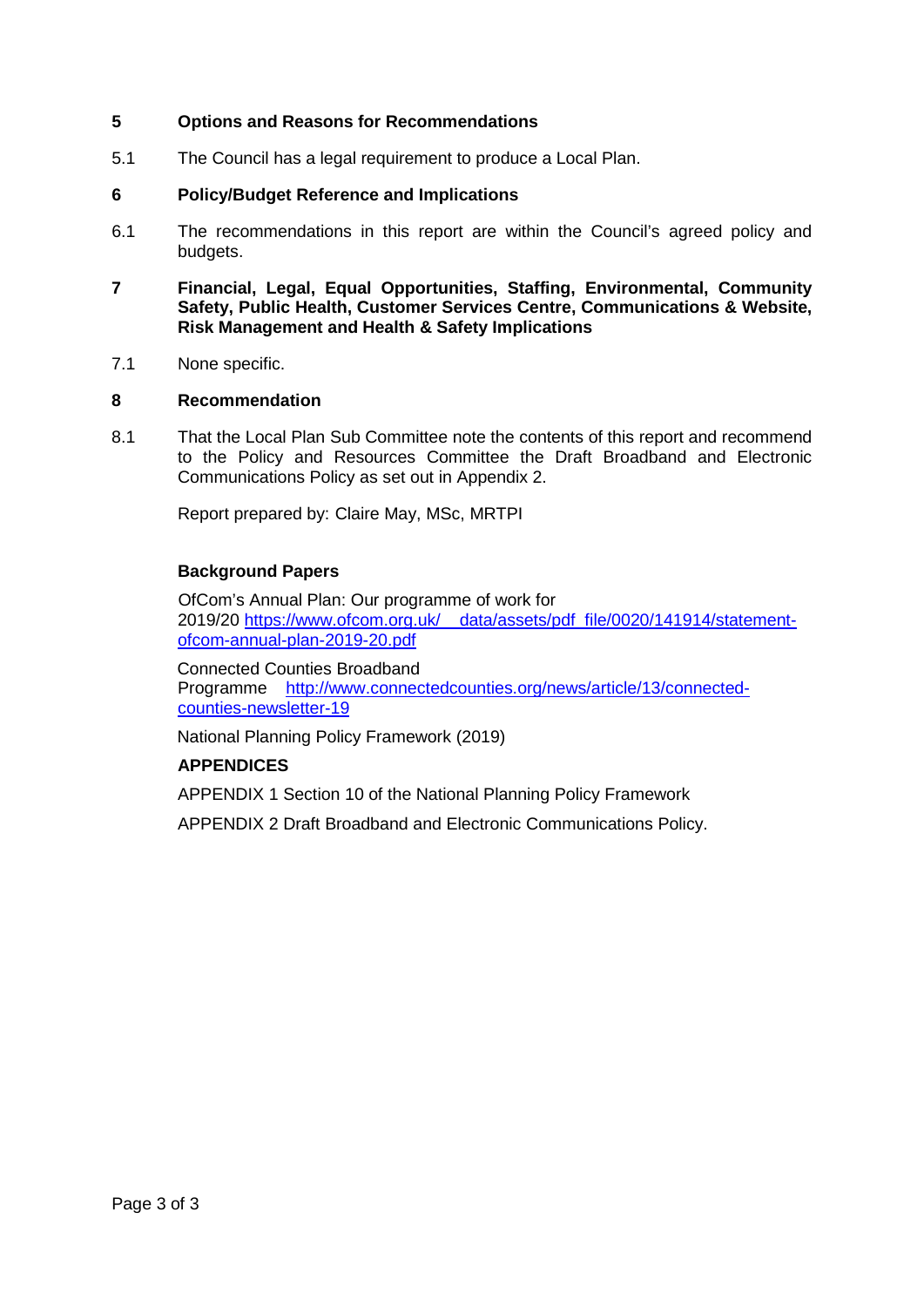# **APPENDIX 1: NATIONAL PLANNING POLICY FRAMEWORK**

## **NPPF**

#### **Section 10: Supporting high quality communications**

- 112 Advanced, high quality and reliable communications infrastructure is essential for economic growth and social well-being. Planning policies and decisions should support the expansion of electronic communications networks, including next generation mobile technology (such as 5G) and full fibre broadband connections. Policies should set out how high quality digital infrastructure, providing access to services from a range of providers, is expected to be delivered and upgraded over time; and should prioritise full fibre connections to existing and new developments (as these connections will, in almost all cases, provide the optimum solution).
- 113. The number of radio and electronic communications masts, and the sites for such installations, should be kept to a minimum consistent with the needs of consumers, the efficient operation of the network and providing reasonable capacity for future expansion. Use of existing masts, buildings and other structures for new electronic communications capability (including wireless) should be encouraged. Where new sites are required (such as for new 5G networks, or for connected transport and smart city applications), equipment should be sympathetically designed and camouflaged where appropriate.
- 114. Local planning authorities should not impose a ban on new electronic communications development in certain areas, impose blanket Article 4 directions over a wide area or a wide range of electronic communications development, or insist on minimum distances between new electronic communications development and existing development. They should ensure that:

a) they have evidence to demonstrate that electronic communications infrastructure is not expected to cause significant and irremediable interference with other electrical equipment, air traffic services or instrumentation operated in the national interest; and

b) they have considered the possibility of the construction of new buildings or other structures interfering with broadcast and electronic communications services.

115. Applications for electronic communications development (including applications for prior approval under the General Permitted Development Order) should be supported by the necessary evidence to justify the proposed development. This should include:

> a) the outcome of consultations with organisations with an interest in the proposed development, in particular with the relevant body where a mast is to be installed near a school or college, or within a statutory safeguarding zone surrounding an aerodrome, technical site or military explosives storage area; and

> b) for an addition to an existing mast or base station, a statement that self-certifies that the cumulative exposure, when operational, will not exceed International Commission guidelines on non-ionising radiation protection; or

c) for a new mast or base station, evidence that the applicant has explored the possibility of erecting antennas on an existing building, mast or other structure and a statement that self-certifies that, when operational, International Commission guidelines will be met.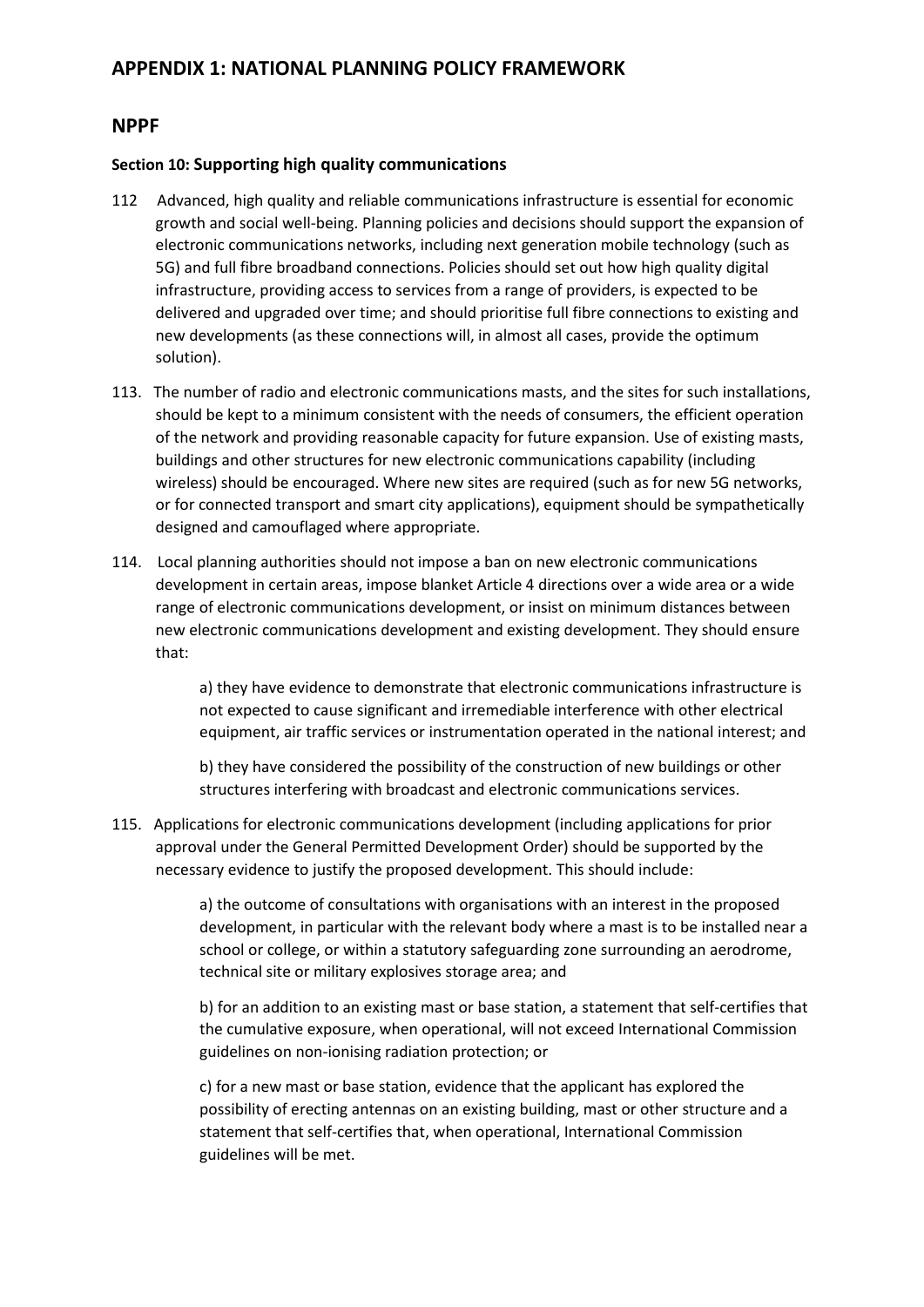116. Local planning authorities must determine applications on planning grounds only. They should not seek to prevent competition between different operators, question the need for an electronic communications system, or set health safeguards different from the International Commission guidelines for public exposure.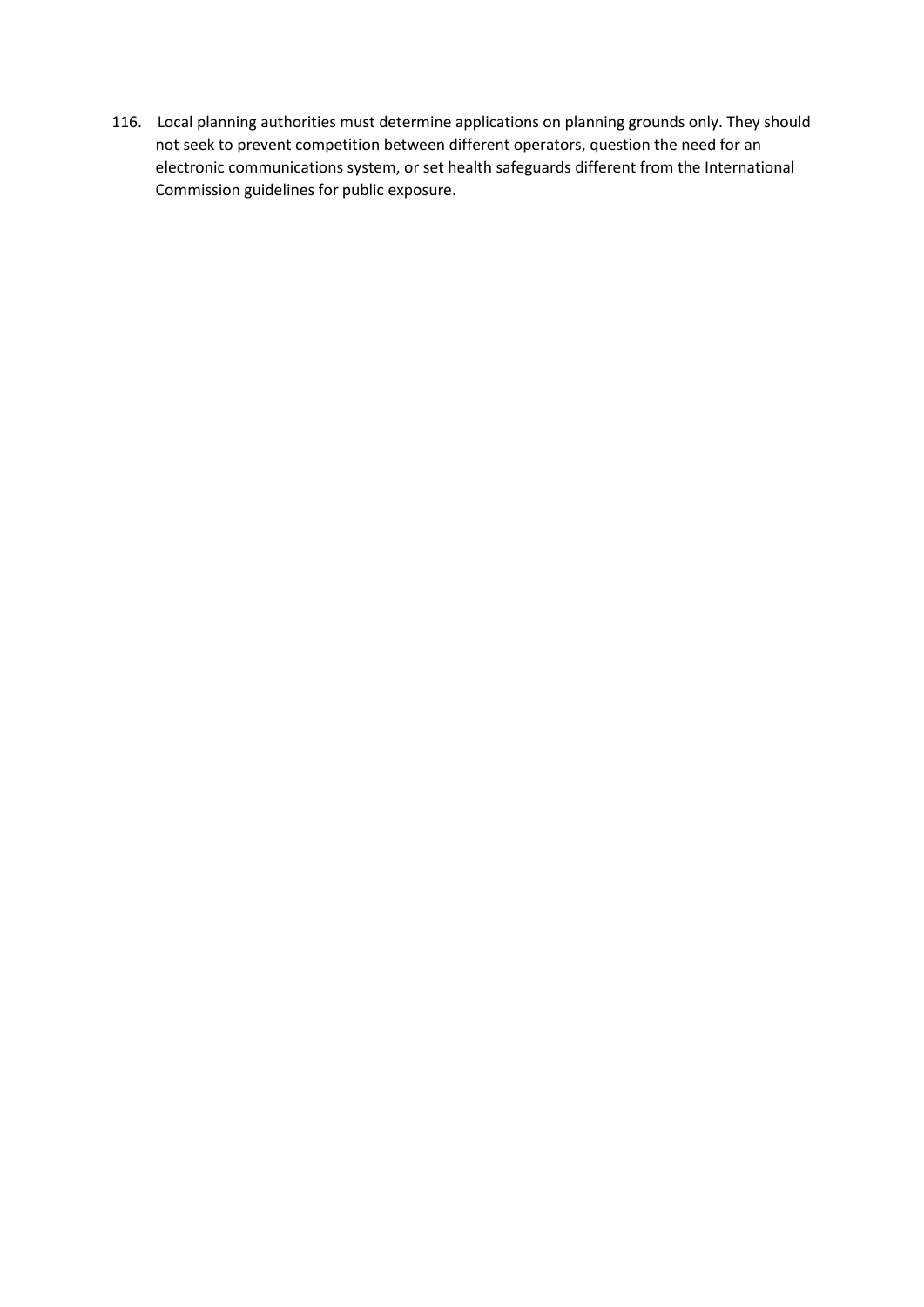# **APPENDIX 2: DRAFT BROADBAND AND ELECTRONIC COMMUNICATIONS POLICY**

## **BROADBAND AND ELECTRONIC COMMUNICATIONS**

## National Context

The National Planning Policy Framework sets out the Governments policy on full fibre broadband connections and electronic communications networks which include next generation mobile technology (such as 5G). It recognises that high quality and reliable communications infrastructure is essential for economic growth and social well-being.

#### Local Context

The Council recognises that electronic communications networks and the availability, reliability and speed of broadband provision is essential to the development of the local economy and for the benefit of the local community. The Council supports the expansion of electronic communications network and full fibre broadband connections for all new development.

With regards to electronic communications equipment (including satellite dishes, microwave antennae, radio masts, public call boxes, cabinets and other types of telecommunication equipment) the aim is to ensure that these are kept to a minimum through encouraging the sharing of equipment where this is technically possible. The impact of telecommunications can be minimised through careful design, colouring and landscaping to minimise visual intrusion which can help to protect the character and appearance of an area. The policy applies to planning applications and prior notification applications. When considering applications the Council shall have regard to the legal requirements placed upon electronic communications operators to provide an adequate service and any technical and operational obligations that the operator is required to undertake.

It will be important for all new residential, employment and commercial developments to provide the means to enable connection to be made to fibre optic broadband infrastructure as the main technology for delivering superfast connections. This should be designed and installed as an integral part of development to avoid the visual impact and future disturbance caused by retrofitting. It is recognised that the availability of broadband infrastructure will vary across the District.

The expectation is that where such infrastructure is not readily available nearby, provision is made for ducting and cabinets to enable easy connection at a later date. In 2017 the Government defined superfast broadband as being at least 24Mbps therefore this is the minimum level of service that is considered acceptable.

# **POLICY: BROADBAND AND ELECTRONIC COMMUNICATIONS**

- a) Proposals for the installation of electronic communications equipment should:
	- i) Have no significant adverse effect on the external appearance of the building on which, or space in which, they are to be located